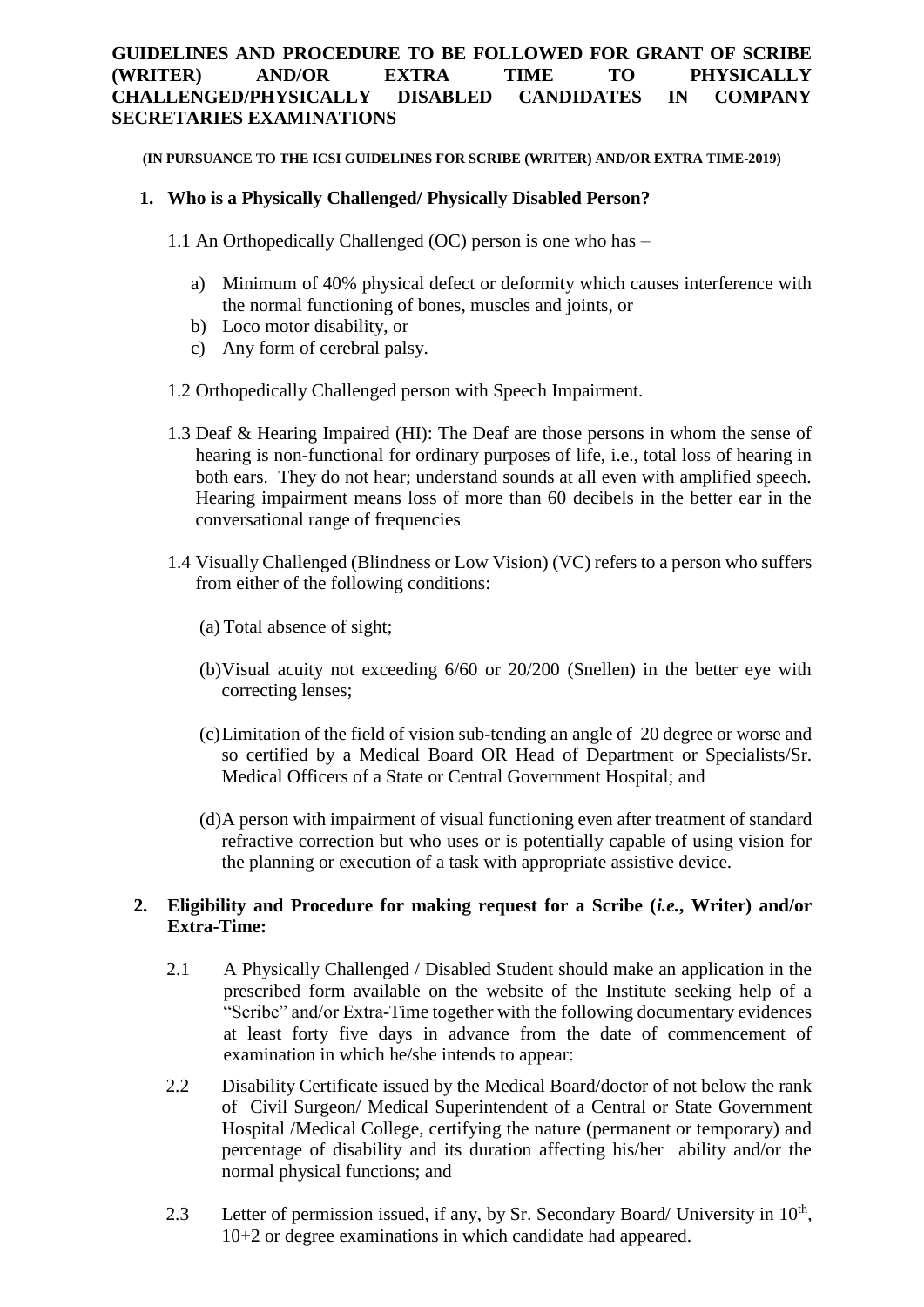- 2.4 Permission granted by other reputed professional Institutes/examining bodies such as - UPSC, SSC, State Public Service Commission, etc., allowing such assistance of a Scribe and/or Extra-time in the earlier examinations.
- 2.5 An attested full size latest photograph indicating name of the candidate on the backside of photograph.
- 2.6 Application should be in candidate's own handwriting. In case the candidates could not write, then their representatives should write and forward the application.
- 2.7 Any other documents in support of request for grant of the facility of a Writer and/or Extra time as aforementioned.

# **3. Facilities and Concessions to a Physically Challenged/ Physically Disabled Student:**

- 3.1 The Institute/ Superintendent of Examination Centre shall arrange the scribe/writer as per the prescribed academic qualification to write the examination on behalf of a physically challenged candidate. In case, the candidate intend to bring his/her own scribe he/she may be allowed to do so subject to the verification of educational qualification by the Centre Superintendent concerned.
- 3.2 The academic qualification of a 'Scribe' (Writer) to write the examination on behalf of a physically challenged student should be one grade lower than the qualification possessed by the candidate enrolled for appearing in CS Examination.
- 3.3 Before commencement of the examination, the 'Scribe' (Writer) shall submit a suitable undertaking in the prescribed format confirming, that he/she fulfills the above criteria, to the Superintendent of Examination Centre for onward transmission to the Institute.
- 3.4 Every candidate with specified disability, whether using scribe or not, shall be entitled to 20 minutes extra time for every hour of examination.
- 3.5 The Institute shall pay a lump sum amount of Rs. 400/- as out of pocket expenses/honorarium per paper to a scribe or the amount decided by the Examination Committee from time to time.
- 3.6 In addition to above, the following facilities shall also be provided to the candidates suffering from Dyslexia, Dysgraphia and Dyscalculia:
	- (a) Concession for spelling mistakes;
	- (b) The cover page of the main answer book(s) of such candidates should be affixed with stamp "Dyslexia, Dysgraphia and Dyscalculia and/ or paper written by a scribe".
	- (c) The examiners of such candidates be instructed accordingly.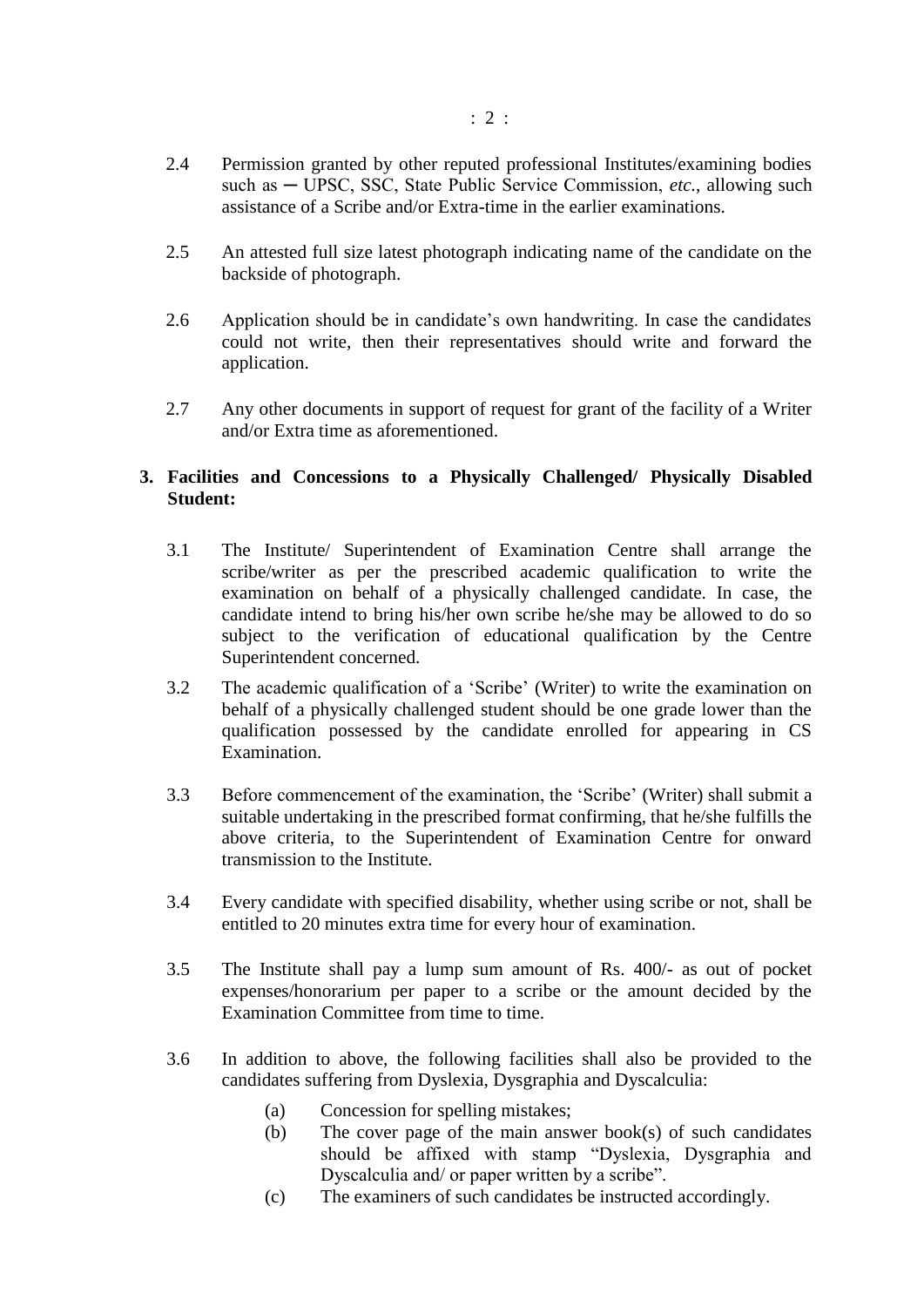### **4. Maximum Qualification of the Scribe (Writer)**

The academic qualification of a Scribe to write the examination on behalf of a physically challenged student should be one grade lower than the qualification required from the candidate enrolled for appearing in CS Examination, *i.e*.,

- (i) For CSEET, the qualification of Scribe should be  $10<sup>th</sup>$  Class or Matriculation or pursuing  $11<sup>th</sup> Class.$
- (ii) For Foundation Programme the qualification of Scribe should be  $10<sup>th</sup>$  Class or Matriculation or pursuing  $11<sup>th</sup> Class.$
- (iii) For CS Executive Programme Examination, the qualification of Scribe should be  $12<sup>th</sup> Pass/10+2 Pass or more but lower than Gradient (Under Graduate)$ and should not have completed or pursuing CS, CA, CMA or LL.B.
- (iv) For CS Professional Programme Examination, the qualification of Scribe should be Graduation but should not be Post Graduate and should not have completed or pursuing CS,CA,CMA, LLB or Post Graduation Course in Commerce, Management or Law Stream.

### **5. Duties and Responsibilities of Scribe (Writer)**

- (i) The scribe will read the questions for the candidate and write answers only as per the dictation of the examinee and the scribe shall not paraphrase, translate, add emphasis or embellish the dictation in any manner, i.e., the scribe shall only transcribe what is dictated to him by the examinee.
- (ii) The scribe should be punctual, careful and should act in the exam as directed by the candidate without wasting time of the candidate.
- (iii) The scribe should not make any claim or accept any money or money's worth from the candidate. The honorarium to Scribe shall be paid by the Institute.
- (iv) The scribe should not put the candidate in emotional or stressful situation during the period of examination.
- (v) Scribe should maintain distance with candidate prior and after the exam and not to exploit the candidate in any manner.
- (vi) Scribe shall submit the required declaration/ acceptance in the prescribed format.
- (vii) Scribe shall follow all instructions, guidelines, directions etc. of the Institute in true letter and spirit.
- (viii) Failure to follow the above may impact the result/enrollment of the candidate apart from being booked under use of unfair means in examination.

### **6. Other important instructions for the Candidates (Examinees)**

- (i) In case the Scribe is provided by the Institute, the candidate shall be allowed to meet the Scribe at least one day prior to the commencement of examinations.
- (ii) Candidate may be allowed to change the Scribe in case of emergency on the written application of the candidate and its approval from the Institute.
- (iii) The Institute will provide Scribe thro' Superintendent of Examination centre, if candidate insist to bring his/her own scribe he/she may be allowed to do so subject to the verification of educational qualification by the Centre Superintendent concerned.